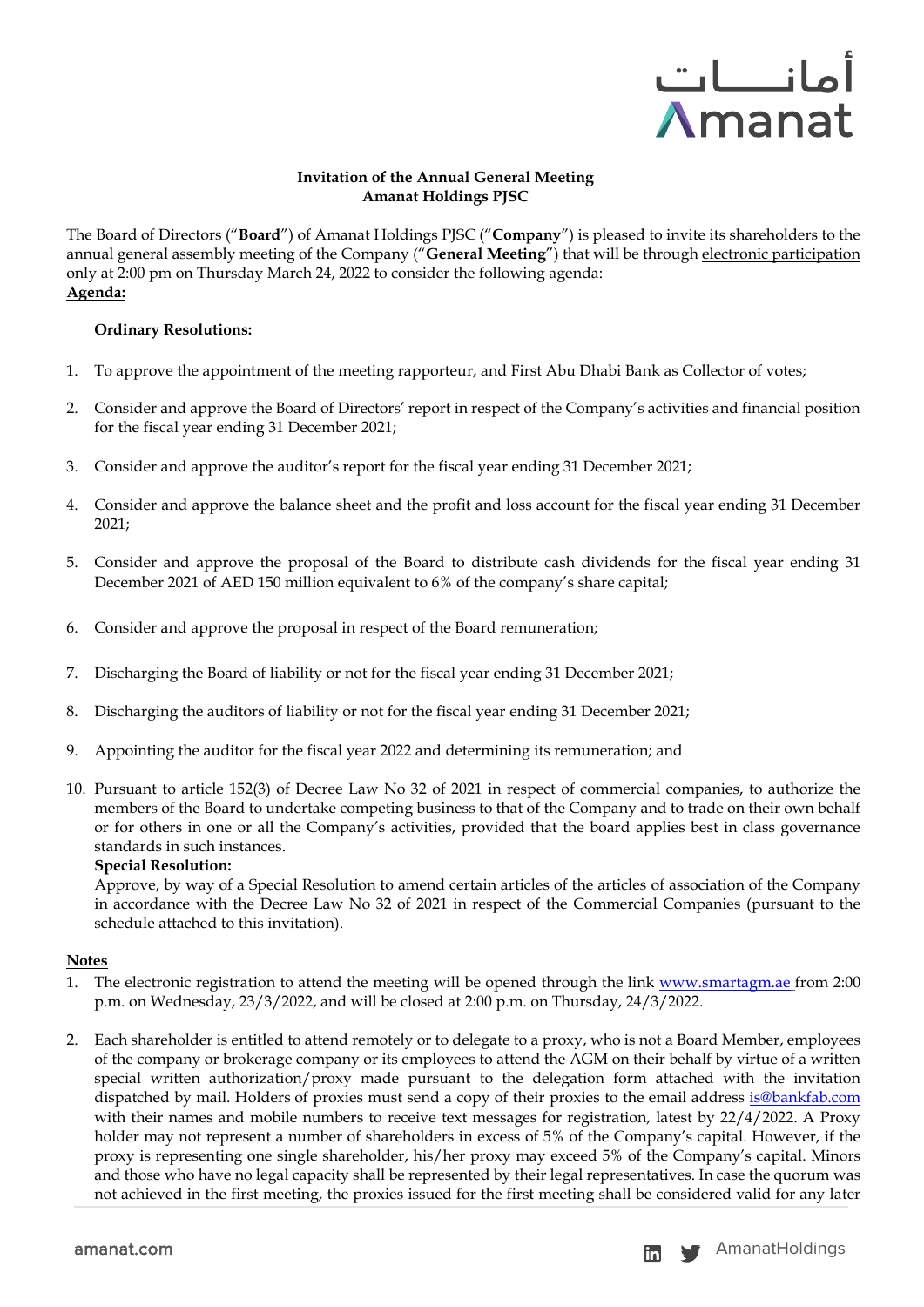

meetings unless expressly cancelled by the shareholder through a notification to First Abu Dhabi Bank – Issuer Services Department - at least two days prior to the second meeting. The requirements under Clauses No. 1 and 2 of Article 40 of Securities and Commodities Chairman Decision No. (3/Chairman) of 2020 on the Approval of Public Joint Stock Companies Governance Guide ("Governance Guide") on adopting proxies shall be met. These requirements are set out in the explanatory disclosure on adopting proxies which is annexed to this invitation.

- 3. A corporate person may delegate one of its representatives or those in charge of its management under a resolution passed by its board of directors or managers to represent the corporate person in the General Meeting. The delegated person shall have the authority as determined by the authority resolution.
- 4. The General Meeting shall not be validly held unless attended by shareholders (in person or via proxy) representing not less than 50% of the share capital of the Company. In the event that such quorum is not present at the first General Meeting, a second meeting will take place on 31 March 2022 at the same time and the second meeting shall be valid irrespective of the shareholders attendance percentage.
- 5. The registered holder of a share on 23 March 2022, shall have the right to attend and vote at the General Meeting. In case of the second meeting, the registered holder of a share on 30 March 2022 shall have the right to attend and vote at the second General Meeting.
- 6. The closure of record for the 2021 dividends shall be on 5/4/2022 and the date of the last day of share purchase that is entitled to dividends is 1/4/2022 and the date of share purchase exclusion from entitlement to dividends is 4/4/2022 In case of convening a second AGM meeting due to inquorate 1st AGM meeting, then the closure of record for the 2021 second half dividends shall be on 12/4/2022, and the date of the last day of share purchase that is entitled to dividends is 8/4/2022 and the date of share purchase exclusion from entitlement to dividends is 11/4/2022
- 7. Pursuant to the Article (40/4) of the Securities and Commodities Chairman Decision no. (3/R.M.) of 2020 concerning the Joint Stock Companies Governance Guidelines, any shareholder who wishes to appoint a representative to attend and vote on his behalf should communicate with the following persons from Ibrahim & Partners offices ("IN'P) that the Company shall bear the fees for their attendance and to vote only in accordance with the agreement concluded with each of them and the approval of the General Assembly on 11 April 2021:
	- Mr. Ahmed Ibrahim can be reached at. *ahmed.ibrahim@inp.legal* , or +(971) 4250 5099; and
	- Mrs. Malak ElMasry can be reached at. *[Malack.elmasry@inp.legal](mailto:Malack.elmasry@inp.legal)* or +(971) 4250 5099
- 8. The Special Resolution shall be passed by the majority of 75% (seventy-five per cent.) of the shares attended or represented in the General Meeting.
- 9. The shareholders may review the financial statements of the Company and the Company's corporate governance report on DFM website [\(www.dfm.ae\)](http://www.dfm.ae/) and the Company's website (www.amanat.com) Please check the investor protection guide at the Securities and Commodities Authority's website:

https://www.sca.gov.ae/ar/services/minority-investor-protection.aspx

# **Hamad Al Shamsi Chairman of Amanat Holdings PJSC**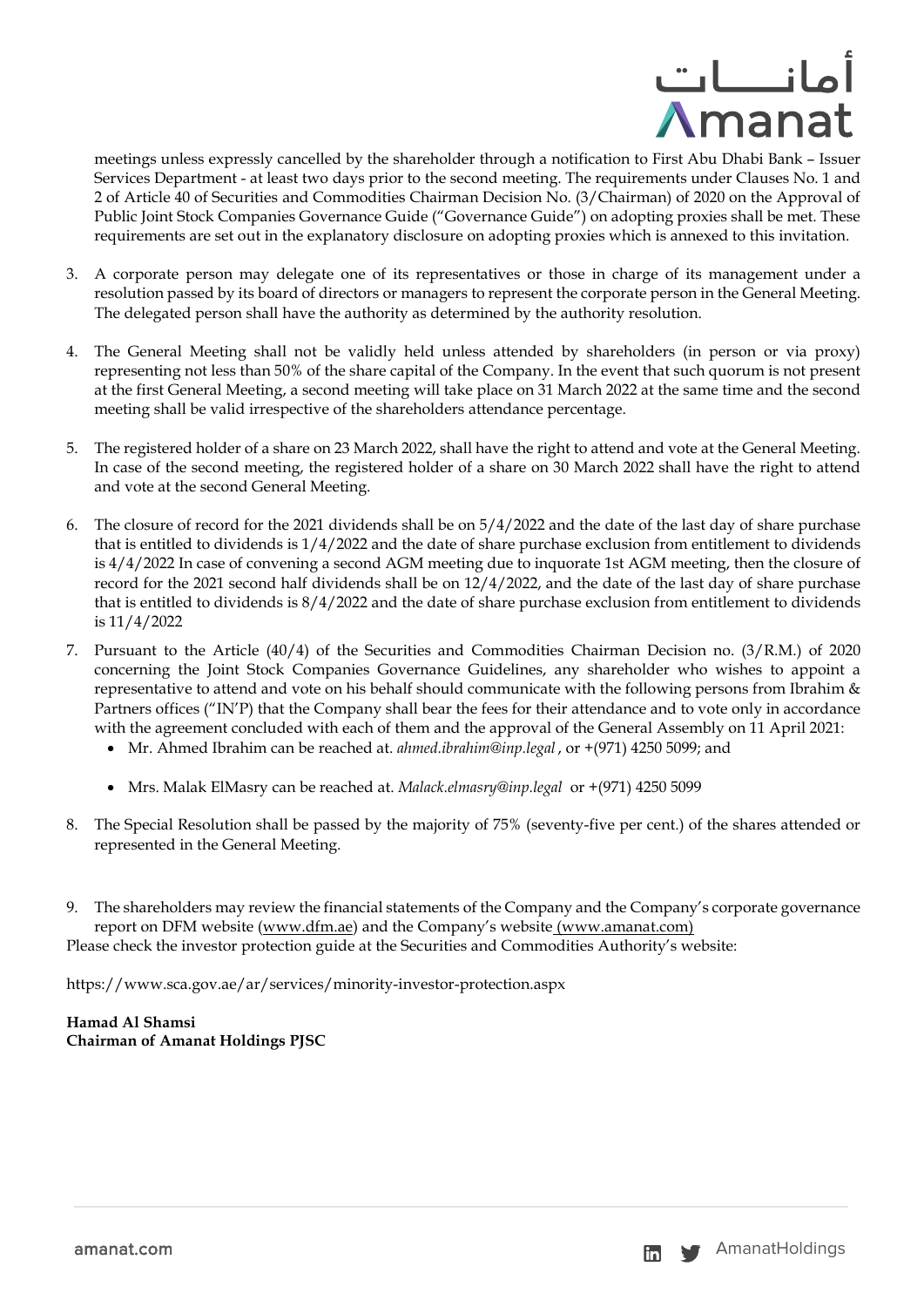

# **Addendum for Amendment Articles of Association of Amanat Holdings PJSC Preamble**

To amend the Law Definition in Part One, and the following Articles 5, 6, amend first and fifth paragraphs and delete second paragraph of Article 16, second paragraph of Article 19, second paragraph of Article 20, 21, 32, 34, 36, 40, 41 clauses (2,4d), 42 clauses (7,8), second paragraph of Article 46, clause 2b of Article 51, clause 2 of Article 52, first paragraph of Article 55,and articles 57, 63, 66, of the AOA of the Company in accordance with the Federal Decree Law No. 32 of 2021 on commercial companies ("**Law**") from the following:

### **1. Law in first Part Definitions**

**Law**: means Federal Decree Law No. 32 of 2021 on Commercial Companies, as amended .

### **2. Article 5**

The issued capital of the Company is determined at two billion and five hundred million Dirhams (AED 2,500,000,000) divided into two billion and five hundred million shares (2,500,000,000 shares), the nominal value of each share is being one Dirham (AED 1). All the shares of the Company are cash shares which are fully paid. All the shares of the Company shall be equal in all aspects.

### **3. Article 6**

All the shares in the Company are nominal. and the provisions of the Law and the resolutions issued for its implementation with regard to the ownership of shares must be adhered to.

## **4. Amend first and fifth paragraphs and deleting second paragraph of Article 16**

**First paragraph**: Subject to the approval of the Authority and the Competent Authority, the Company, by way of a Special Resolution (a) may increase the share capital of the Company by issuing new shares of the same nominal value as the original shares or of the same nominal value plus a premium in case that the market value of the share exceeds the nominal value per share, the premium will be added to the statutory reserve even if this exceeds 50% of the share capital; and (b) to grant issuance discount in case that the market value of the share decreases below the nominal value per share, a negative reserve will be created against the issuance discount in the equity part of the balance sheet which shall be settled from the future dividends of the Company before approving any distribution of dividends (c) the share capital of the Company may also be reduced

**Fifth paragraph**: In accordance with Articles 225, 226 and 227of the Law, the Company may increase its capital: (a) for the purpose of the entry of a strategic partner; (b) for the purpose of capitalizing the Company's debts, or (c) for the purpose of converting bonds or Sukuk issued by the Company into shares, and without applying the pre-emption rights of the existing shareholders, provided that the Company obtains all the required approvals from the Authority and the Competent Authority and approves the relevant increase in capital by way of Special Resolution

## **5. Second paragraph of Article 19**

In all cases the composition of the Board shall take into consideration the Law and its amendments along with the relevant implementing resolutions.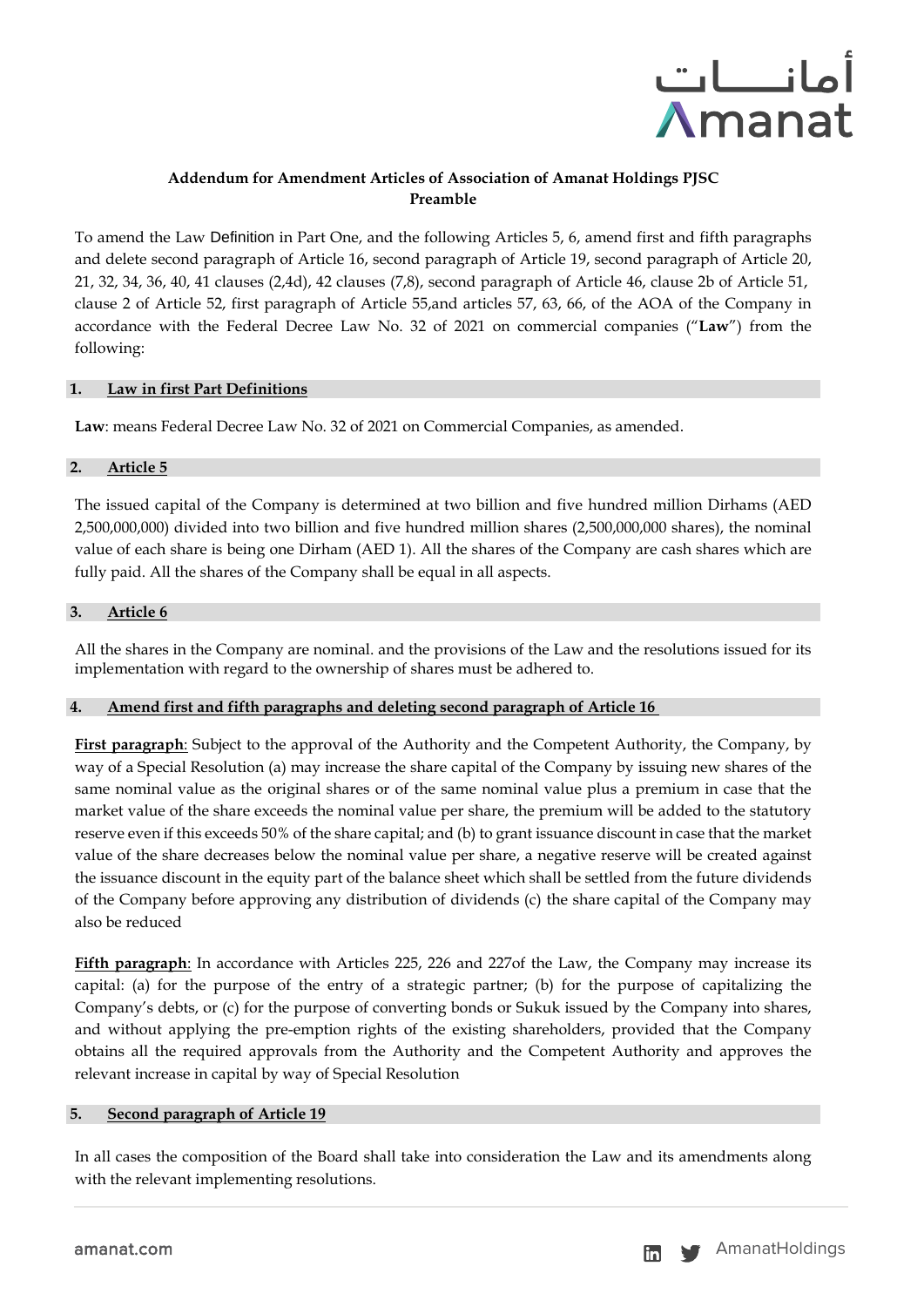

#### **6. Second paragraph of Article 20**

The Board of Directors may appoint Board Directors to fill the positions that become vacant no later than 30 days provided that such appointment is presented to the General Assembly in its first meeting to ratify such appointment or to appoint other Board Directors. The newly appointed Director shall complete the term of his predecessor. If no Director is appointed during the 30 days, the Board of Directors shall open a nomination period to elect a replacement Director for the vacant position in the first General Assembly, and the newly elected Director shall complete the term of his predecessor.

#### **7. Article 21**

As an exception to the process that should be followed prior to the meeting of the General Assembly convened to elect new Board Directors, and in accordance with Article 144-3# of the Law, the General Meeting may appoint a number of experienced persons as Board Directors other than the shareholders of the Company, in any of the following situations:

- a. Unavailability of the required number of candidates during the period of nomination for Board membership, in a manner that the quorum for holding Board Meetings will not be available
- b. Approval of the Board Directors who were appointed by the Board to fill in position which became vacant.
- c. Resignation of Board Directors during the General Assembly meeting and appointment of an interim Board to carry out the activities of the Company until the nomination for Board membership is opened.

#### **8. Article 32**

- 1. Board Directors and the executive management shall be held liable towards the Company, the shareholders and third parties for all acts of fraud, abuse of their delegated powers, and for any breach of the Law or these Articles, or an error in management. Any provision to the contrary shall be invalid.
- 2. Liability as provided for in Clause (1) of this Article shall apply to all Board Directors if the error arises from a decision passed unanimously by them. However, in the event of the decision passed by the majority, the Board Directors who objected to such decision shall not be held liable provided they state their objection in writing in the minutes of the meeting. Absence from a meeting at which the decision has been passed shall not be deemed a reason to be relieved from liability unless it is proven that the absent Board Director was not aware of the decision or could not object to it upon becoming aware thereof. Liability as provided for in Clause (1) of this Article shall apply to the executive management if the error arises from a decision passed by them.

#### **9. Article 34**

The Related Parties shall not use any information in their possession due to their directorship, employment to achieve any interest whatsoever for them or for others as a result of dealing in the securities of the Company and any other transactions. Such party may not have a direct or indirect interest with any party making deals intended to influence the rates of the securities issued by the Company with his knowledge.

#### **10. Article 36**

amanat.com amanation and the set of the set of the set of the set of the set of the set of the set of the set o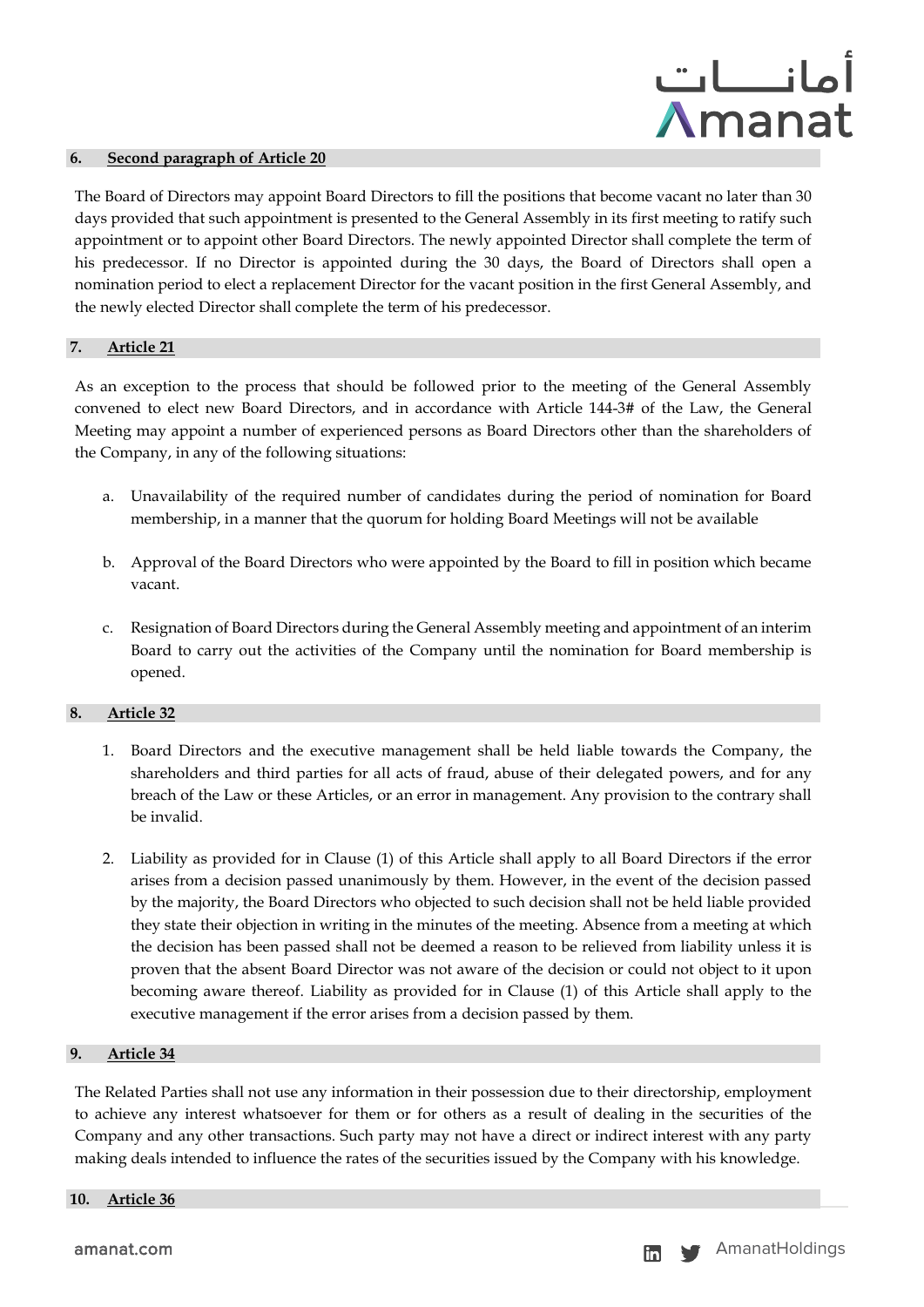

Attendance allowance shall not be paid to Board Directors. The remuneration of each Board Director shall consist of a percentage of the net profits, provided that it does not exceed 10% of the net profits of the relevant financial year after deducting amortization and reserves. Furthermore, the Company may reimburse any Board Director or assign further remuneration or monthly salary in amounts to be determined by the Board if such Board Director is a member of a committee or makes extra efforts or performs additional work to serve the Company in addition to his duties as a Board Director.

By way of exception of Clause (1) of this Article and subject to the regulations that will be issued by the Authority in this regard, the Company may pay in the end of the financial year a fixed fee to each board member not exceeding AED 200,000 subject to the approval of the General Assembly in the following cases:

- (a) if the Company has not originated any profits; or
- (b) if the Company originates profits but the share of each Director in such profits is less than AED 200,000. In which case, the fixed fee and the board remuneration may not be combined.

## **11. Article 40**

Invitations to the shareholders to attend the General Assembly shall be by announcement in two daily local newspapers, one of which at least to be issued in Arabic, and by registered mail or through sending text messages (SMS) or electronic mails (e-mails) or by any other electronic means approved by the Authority at least 21 days before the date set for the meeting after obtaining the approval from the Authority. The invitation should contain the agenda of the General Assembly meeting. A copy of the invitation shall be sent to the Authority and the Competent Authority.

The meetings of the General Assembly and the shareholders' participation in their deliberations and voting on its decisions may be conducted by electronic means to attend virtually, in accordance with the regulations issued by the Authority in this regard.

## **12. Article 41 Clause (2) and Clause 4 (d)**

(2) Whenever it deems fit, or upon a request of the auditor or one or more shareholders holding not less than 10% of the share capital requesting a meeting, within 5 days from the date of submitting the request.

4 (d) If the Board of Directors fails to call for a meeting of the General Assembly despite the call from one or more shareholders representing 10% of the share capital of the Company.

## **13. Article 42 clauses (7) and (8)**

- (7) To discharge the Directors or not to be discharged or to dismiss the Directors and to file the liability claim against them, as the case may be; and
- (8) To discharge the auditors and to dismiss the auditors and to file the liability claim against them, as the case may be.

## **14. Second paragraph Article 46**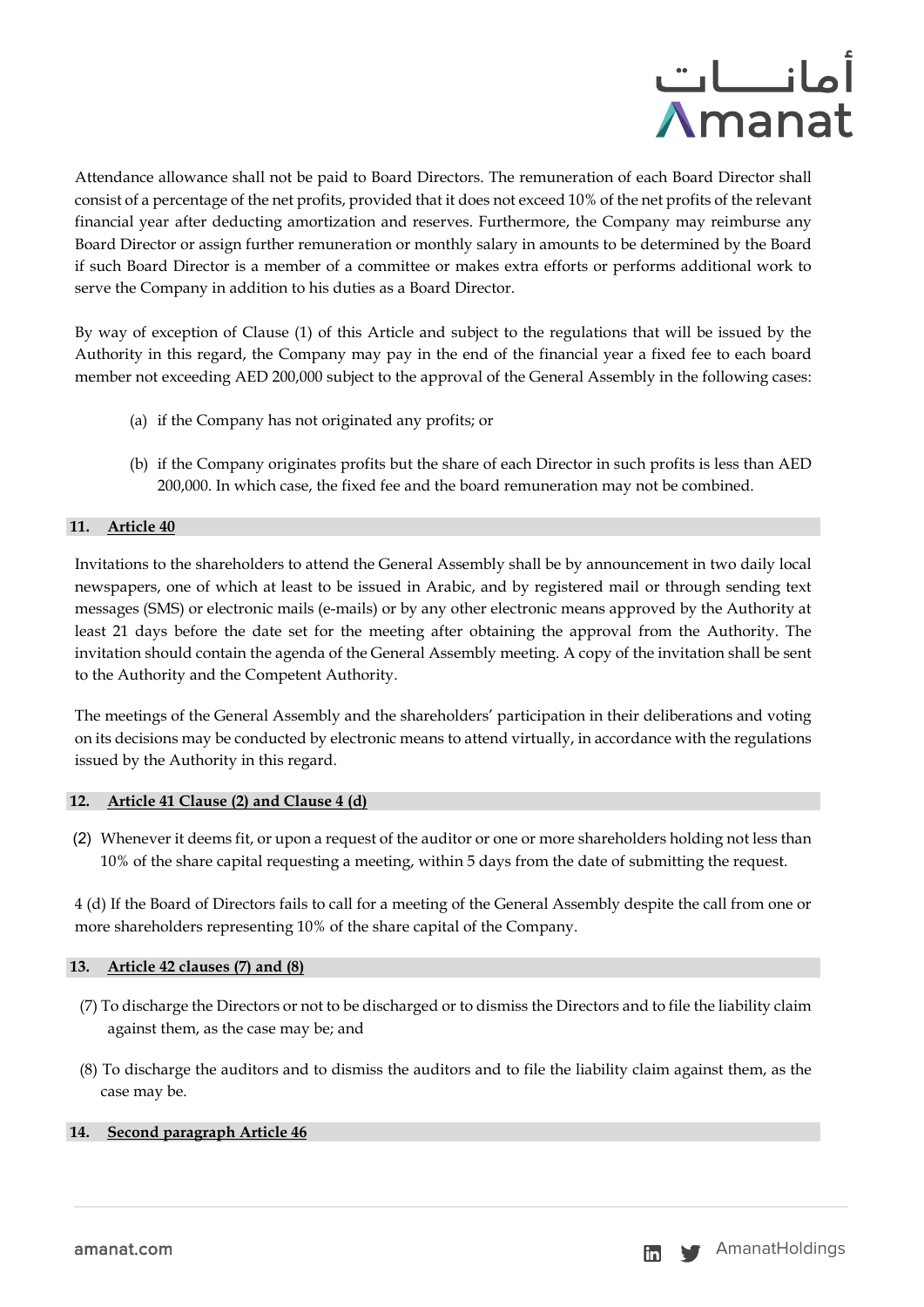

In their absence, the General Assembly shall be chaired by any person elected by the Board, and in case there was no election by the Board, the person will be elected by the General Assembly. If the said individuals are not present, the General Assembly shall appoint one of the shareholders to chair the meeting and shall also appoint a secretary for the meeting.

### **15. Article 51 clause (2/b) before Amendment:**

(2/b) in accordance with the terms set out by the Authority, consider an additional item on the agenda if the Authority or a number of shareholders holding at least 5% of the share capital of the company requested the same. The chairman of the meeting shall add such item to the agenda before commencing the discussion of the agenda or submit such item to the General Assembly to resolve whether to add it or not to the agenda.

#### **16. Article 52 clause 2**

(2) The auditor shall be appointed for a renewable term of one year, provided that such term does not exceed three successive years He shall monitor the financial accounts for the year for which he was appointed. and the board of directors may not be authorized for this purpose, the auditing firm shall not undertake the audit of the Company for more than six consecutive financial years from the date on which it undertook the audit of the company. In this event the partner in charge of the audit company shall be changed at the expiry of (3) financial years and such auditing firm may be reappointed after the lapse of at least (2) two financial years from the date of expiry of this term of appointment. The founders of the Company may, upon its incorporation appoint one or more auditing firms approved by the Authority and such auditing firm shall undertake its duties until the end of the general assembly for the first financial year.

#### **17. First paragraph of Article 55**

The auditor must submit to the General Assembly a report containing all the particulars stated out in Articles 247, 248 and 252 of the Law. The report and the balance sheet should show the voluntary contributions made by the Company made for the purpose of serving the society, if any, during the relevant financial year. The report and the balance sheet should also indicate the beneficiary of such contributions.

#### **18. Article 57**

The Board of Directors must prepare an audited balance sheet and profit and loss account for each financial year at least one month before the annual General Assembly. The Board of Directors must also prepare a report on the Company's activities during the financial year, its financial position at the end of the same year and the recommendations on distribution of the net profits. A copy of the financial balance sheet, report of the auditor, the report of the Board of Directors and the corporate governance report shall be sent to the Authority along with a draft of the invitation to the Annual General Assembly to approve the publication of the invitation in the daily newspaper 21 (twenty-one) days before the scheduled date of the Annual General Assembly.

#### **19. Article 63**

If the losses of the Company reach 50% of its issued share capital, the Board of Directors shall within 30 (thirty) days from the date of disclosure to the Authority of the periodic or annual financial statements invite the General Assembly within 30 (thirty) days from the date of invitation to look into and consider passing a Special Resolution to dissolve the Company prior to the expiry of its term or to continue to carry out its activities.

amanat.com amanatholdings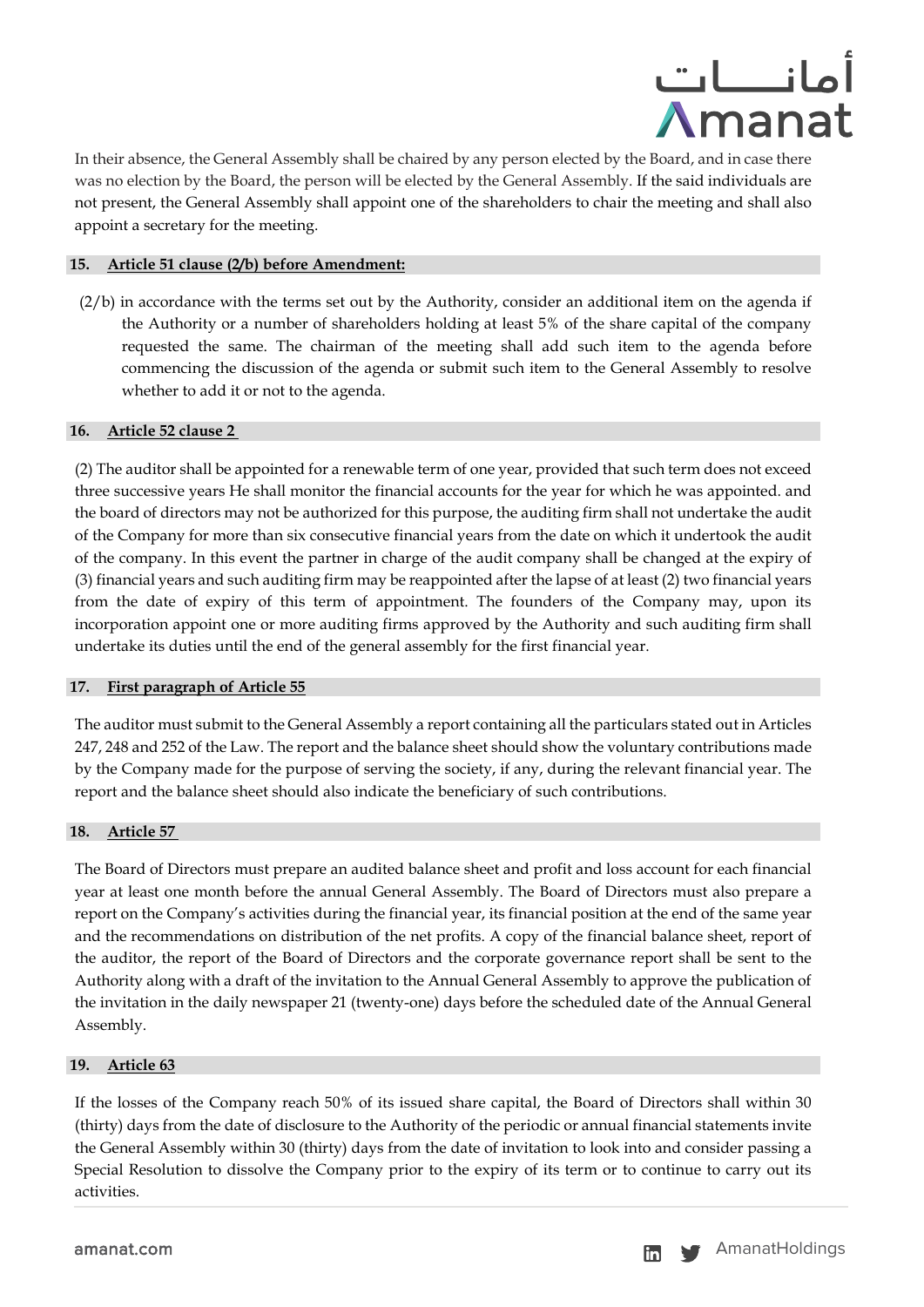

### **20. Article 66**

Subject to the Authority's approval, the Company may pass a special resolution to allocate a percentage of the Company's retained profits to social responsibility. The Company shall disclose on its website whether or not the Company has participated in the social responsibility. The auditor's report and the annual financial statements shall determine the beneficials of the Company's contribution in the social responsibility.

Save as amended herein, the other articles of the AOA shall remain unchanged.